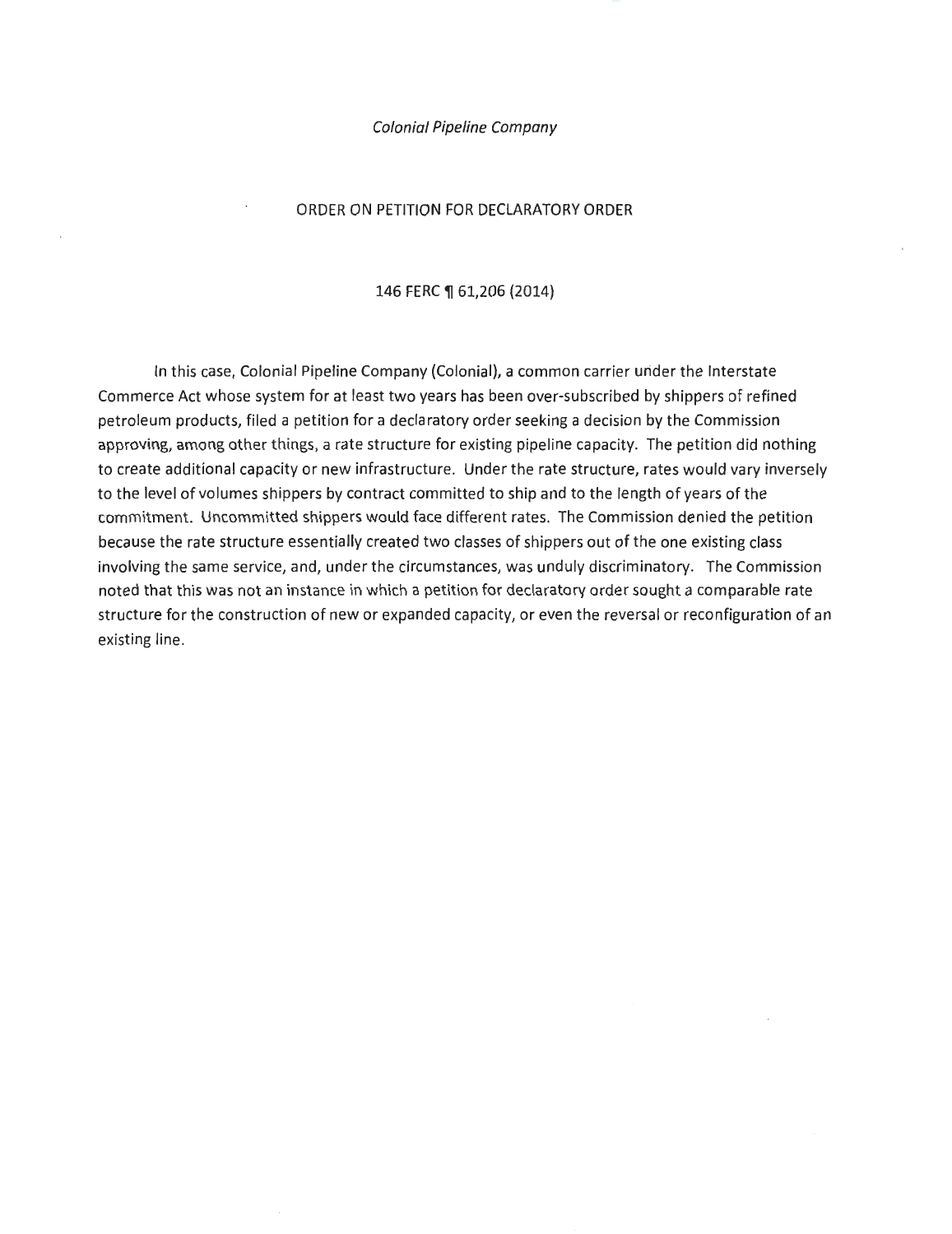# 146 FERC 161,206 UNITED STATES OF AMERICA FEDERAL ENERGY REGULATORY COMMISSION

Before Commissioners: Cheryl A. LaFleur, Acting Chairman; Philip D. Moeller, John R. Norris, and Tony Clark.

Colonial Pipeline Company Docket No. OR14-8-000

# ORDER ON PETITON FOR DECLARATORY ORDER

(Issued March 20, 2014)

1. On November 8, 2013, Colonial Pipeline Company (Colonial) filed a petition for declaratory order seeking Commission approval of  $(1)$  the tariff rate structure and terms of service agreed to by Contract Shippers in Transportation Service Agreements (TSAs ), (2) the proposed prorationing methodology under which the calculation of a Contract Historic Shipper's capacity allocation will be based on the greater of that shipper's annual volume commitment or its history of refined petroleum products shipped over the relevant twelve month period, and (3) the procedure by which excess system capacity is allocated first to eligible Contract Shippers. For the reasons discussed below, the Commission denies Colonial's petition for declaratory order.

# **Background**

2. Colonial owns and operates a common carrier pipeline system that transports gasoline, heating oil, aviation fuel, and other refined products. The Colonial system includes 5,500 miles of pipe over an area extending from Houston, Texas to Linden, New Jersey near the New York harbor area. Colonial serves refineries in the Gulf Coast and Northeast regions and consumer markets throughout the Gulf Coast, Southeast, Mid-Atlantic and Northeastern states.

3. Colonial states that due to increased production at Gulf Coast refineries as well as other factors, requests for space on its system steadily increased over the last several years. As a result, its main lines have been allocated for the last two years, and the shippers on those lines have seen their nominated volumes reduced. Colonial states that over the past two years it has undertaken a series of capacity expansions and system modifications to alleviate the need to allocate space. Colonial asserts that the ability to further increase capacity in an incremental fashion through system modification is diminishing, and Colonial is reaching the point where it needs to determine whether to initiate large-scale and expensive expansion efforts. Colonial submits that one way of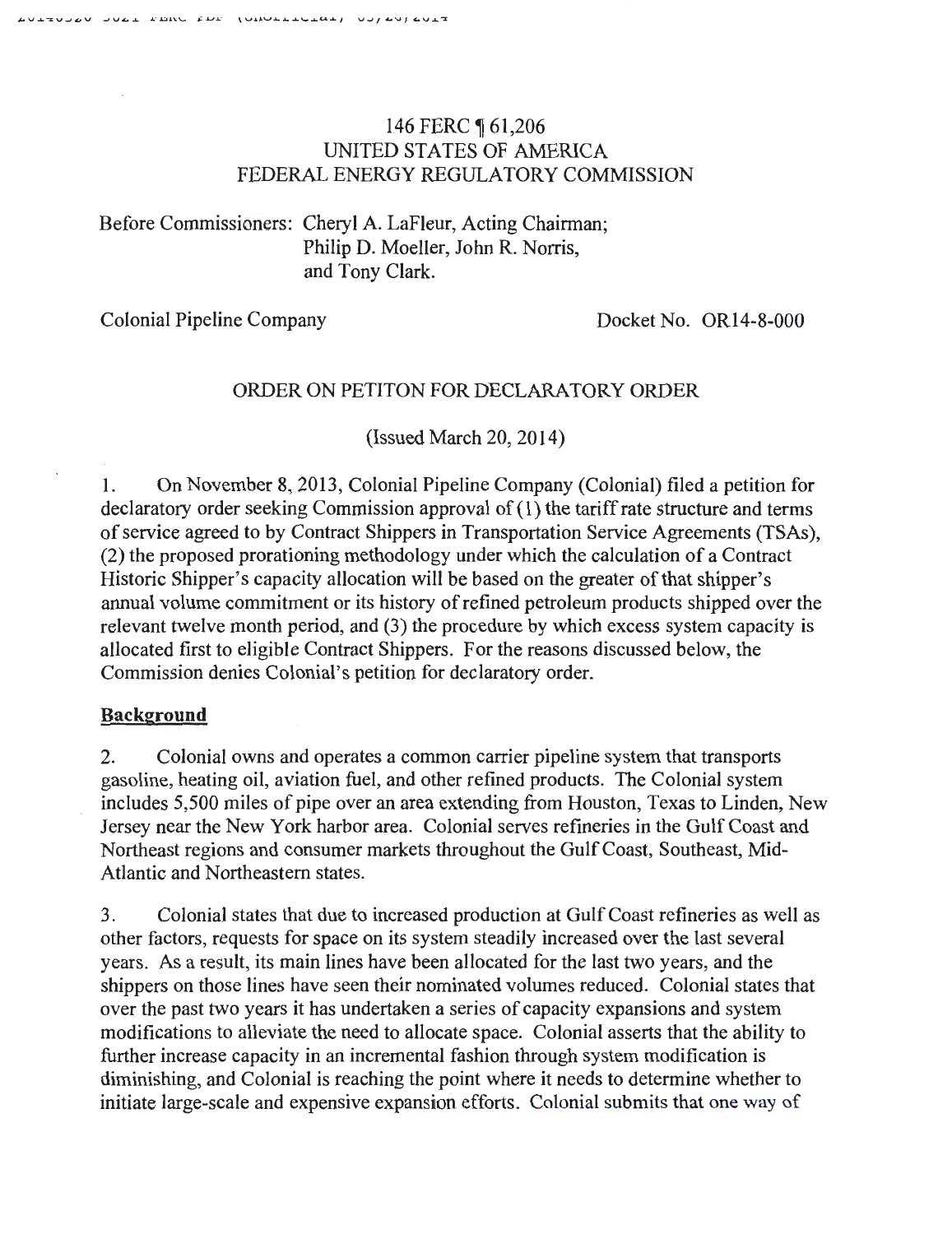$Docket No. OR14-8-000$   $-2-$ 

enhancing a pipeline's confidence in the soundness and tenability of a major investment in new capacity is to secure long-term shipper support for the investment in the form of throughput guarantees. Colonial states that it has turned its attention to finding ways to achieve some measure of volume and revenue certainty, consistent with its shippers' interests and the pipeline's common carrier obligations.

4. Colonial states that while it has also implemented tariff changes to address shippers' concerns regarding their accustomed access to line space on Colonial's system during periods of over-nomination, Regular Shippers<sup>1</sup> continue to experience erosion of their allocations on ColoniaL Colonial states that as the class of new shippers build history on the pipeline, they will become Regular Shippers and vie for line-space with the existing Regular Shipper pooL Colonial submits that over time this leads to a degradation of space available to Regular Shippers. Colonial asserts the effect is to interfere with the expectation of long-standing shippers that they will be able to move their volumes in a consistent and reliable manner.

### **Colonial's Petition**

5. Colonial states that it held a widely-publicized open season that commenced on September 12, 2013, and concluded on October 28, 2013. Colonial states that by the end of the open season, a total of 76 TSAs were executed by parties representing 75 percent of the volumes shipped on Colonial's system and 75 percent of Colonial's pipelinerelated revenues. Colonial states that TSAs were executed by members of all shipper classes representing the full spectrum of product types shipped on Colonial's system. Colonial states that shippers were able to choose TSAs with contract terms of five or ten years, with the further option to make an annual commitment for either an additional oneyear or five-year period.

6. Colonial states that the terms of the TSA include (1) the tariff rate structure for Contract Shipper volumes; and (2) the amended prorationing policy. Colonial states the contract rates include, for each origin point and destination point, (a) a base contract tariff rate applicable to all movements of Contract New Shippers,<sup>2</sup> and all movements of Contract Historic Shippers<sup>3</sup> with an annual volume commitment less than  $1,000,000$ barrels; and (b) discounted contract tariff rates applicable to all movements of Contract

<sup>2</sup> A Contract New Shipper is a Contract Shipper that is an Established New Shipper, New Shipper or prospective New Shipper and has a zero annual volume commitment unless and until such shipper becomes a Regular Shipper.

<sup>3</sup> A Contract Historic Shipper is a Contract Shipper that is a Regular Shipper.

<sup>&</sup>lt;sup>1</sup> For purposes of allocation priority, Regular Shippers are shippers that met the threshold volume level on the applicable segment during the base period.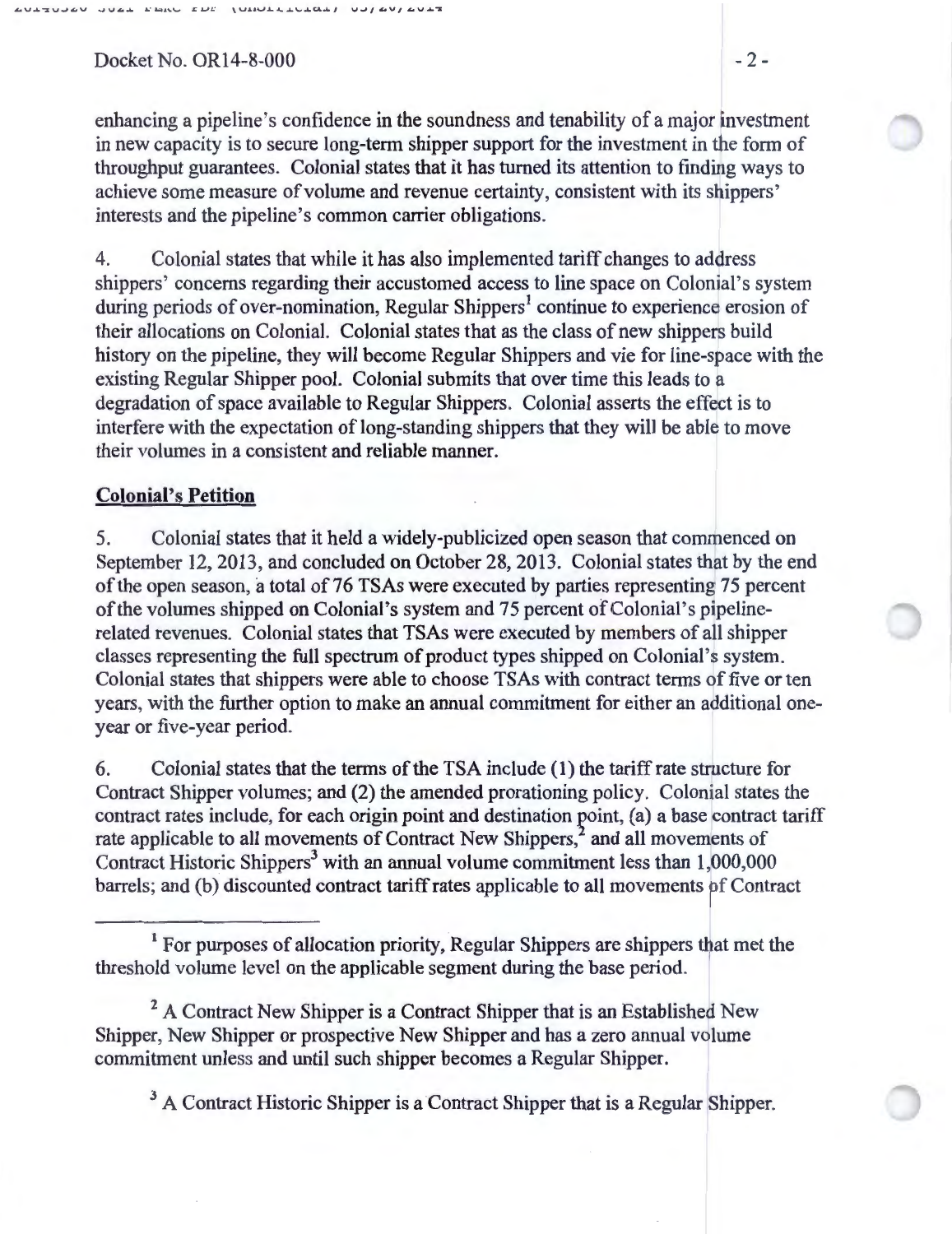$Dacket No. OR14-8-000$   $-3-$ 

Historic Shippers with an annual volume commitment of 1,000,000 barrels or more. Colonial states the contract rates follow a tiered structure with the amount of the discount relative to the base contract rates increasing based on the level of volume commitment and length of term. Colonial submits the TSA provisions are designed to establish a significant measure of volume and rate certainty for Colonial, while providing Contract Shippers with significant rate discounts based on volume commitments. Colonial states that consistent with that motivation, the TSAs provide that, during the term of the TSA, a contracting shipper may not protest or otherwise challenge any of Colonial's rates, including for past periods.

7. Colonial states the TSAs provide that Colonial will amend its prorationing methodology to provide that in return for committing to ship the contracted volume or pay the specified deficiency, a Contract Historic Shipper's capacity allocation on Line 1 and Line  $2<sup>4</sup>$  will be calculated using the greater of (a) that shipper's annual volume commitment, or (b) its history of movements that originated on the applicable line during the relevant twelve month period. In addition, Colonial states that the TSAs provide qualifying Contract Shippers with first access to the allocation of any available excess system capacity. Colonial submits that excess system capacity exists if shippers with allocated line space choose not to fully utilize their space. Under the TSAs, Colonial will allocate the available excess system capacity to Contract Historic Shippers with a thencurrent annual volume commitment of at least 1,000,000 barrels. Colonial contends this excess capacity allocation methodology may help Contract Shippers to maximize their use of the system while at the same time slowing erosion of their history.

8. Colonial seeks Commission approval of ( 1) the tariff rate structure and terms of service agreed to by the Contract Shippers in the TSAs, (2) the proposed prorationing methodology under which the calculation of a Contract Historic Shipper's capacity allocation will be based on the greater of that shipper's annual volume commitment or its history of refined petroleum products shipped over the relevant twelve (12) month period, and (3) the procedure by which excess system capacity is allocated first to eligible Contract Shippers.

9. Colonial recognizes that many of the oil pipeline declaratory orders that the Commission has recently decided largely related to construction projects and have permitted priority service or firm service.<sup>5</sup> Colonial submits that in permitting priority service for such new construction projects, the Commission has sought to protect shipper

5 Citing, *e.g., CenterPoint Energy Bakken Crude Services, LLC,* 144 FERC <sup>~</sup>61 ,130, at P 7, 26-27 (2013) *(CenterPoint Energy).* 

<sup>&</sup>lt;sup>4</sup> Line 1 (gasoline) and Line 2 (distillates) run from Houston, Texas to Greensboro, North Carolina.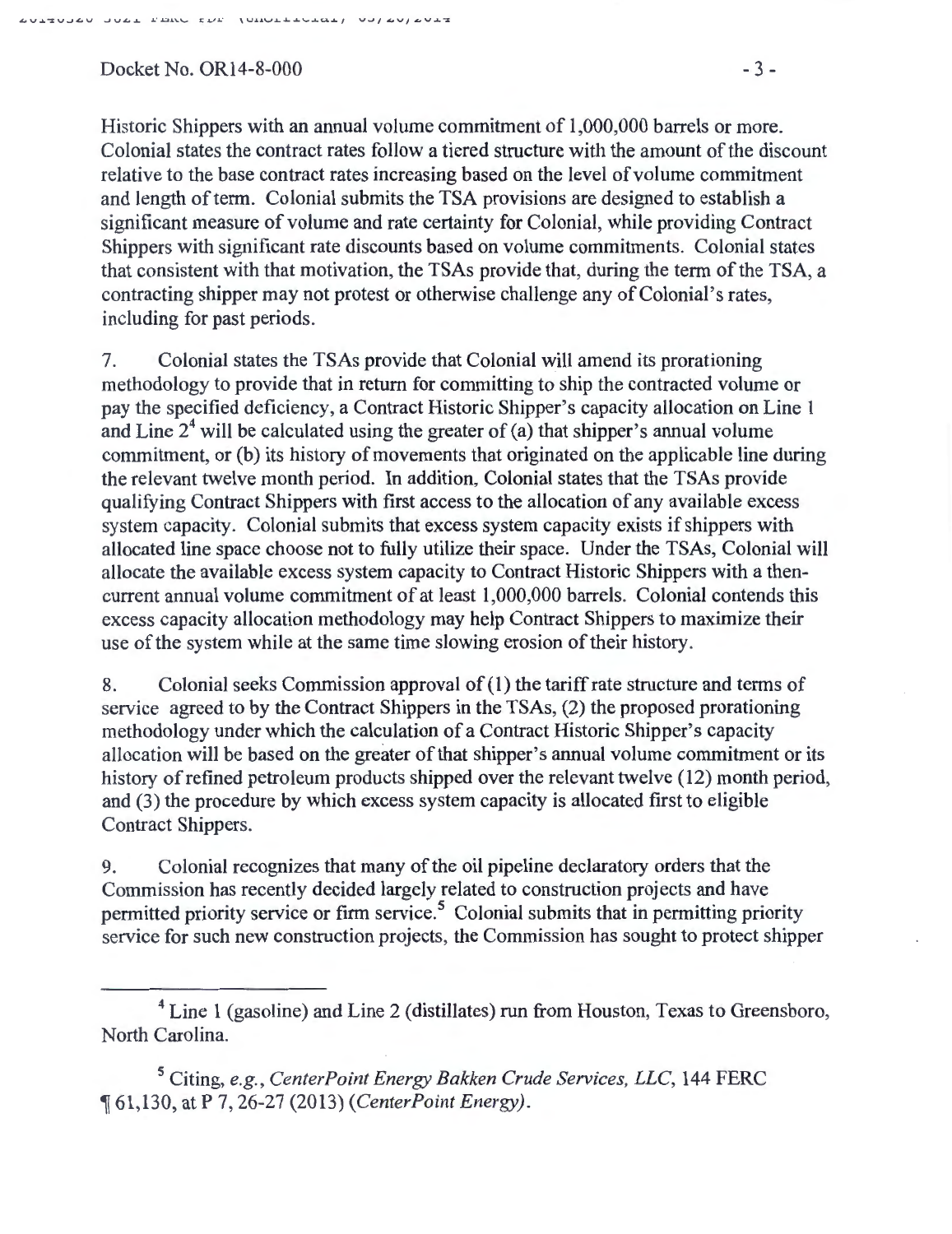#### $Docket No. OR14-8-000$   $-4-$

expectations of access to pre-existing capacity.<sup>6</sup> Colonial acknowledges that this consideration does not apply here, where there is no offer of priority service, and no construction of new infrastructure. Colonial states no shipper will be immune from allocation in the event of nominations in excess of capacity, and maintains that although in this instance Colonial is not immediately constructing new infrastructure, the TSA is consistent with Commission precedent and policy.

10. Colonial requests the Commission approve the contract rate structure agreed to by shippers that have executed TSAs, and confirm the Commission will accept and uphold the contract rate structure for the term of each TSA. Colonial further requests the Commission confirm the rates for the Contract Shippers will be determined only under the methodology set forth in each TSA, irrespective of any action that Colonial or the Commission may take with respect to non-contract rates. Colonial argues the Commission has a well-established policy of approving as consistent with the Interstate Commerce Act (ICA) discounted rate structures like that provided for in the TSA.<sup>7</sup> Colonial contends that because the TSA rate structure was offered to all shippers in a transparent open season process, that arrangement presents no issue of undue discrimination. Colonial submits that all shippers and other interested parties have been provided the opportunity to commit to a contract term and volume level, and to receive a discount tailored to their chosen commitment.

11. Colonial submits that in considering the approvals sought in the petition, the Commission is being asked to acknowledge the important differences between contract and non-contract shippers. Colonial asserts that shippers that sign up for ship-or-pay commitments are potentially taking on a substantial obligation to support the pipeline. Colonial contends that shipper commitments allow for planning and investment decisions that are in the long-term best interests of Colonial and its shippers. Conversely, Colonial submits that walk-up shippers will have no obligation to use the pipeline.

12. Colonial requests the Commission approve its proposed prorationing methodology under which the calculation of a Contract Shipper's capacity allocation on Line 1 and Line 2 of Colonial's system will use the greater of that shipper's annual volume commitment or its history of refined petroleum products shipped over the relevant twelve (12) month period. Colonial asserts the Commission has approved prorationing methodologies under which contract shippers can utilize either their historical volumes or

<sup>6</sup> Citing, *e.g., Enbridge Pipelines (Illinois) LLC*, 144 FERC ¶ 61,085, at PP 23-24 (2013); Sunoco Pipeline L.P., 139 FERC ¶ 61,259 at PP 13-14 (2012).

<sup>7</sup> Citing, *e.g., Enterprise Liquids Pipeline LLC*, 142 FERC ¶ 61,087, at P 25 (2013); *Enbridge Energy Co., Inc.,* 110 FERC ~ 61 ,211, at P 36 (2005); *Express Pipeline P'ship, 75 FERC*  $\llbracket 61,303$ , *reh'g and declaratory order, 76 FERC*  $\llbracket 61,245$ , *reh'g denied,* 77 FERC ~ 61,1 88 (1996) *(Express).*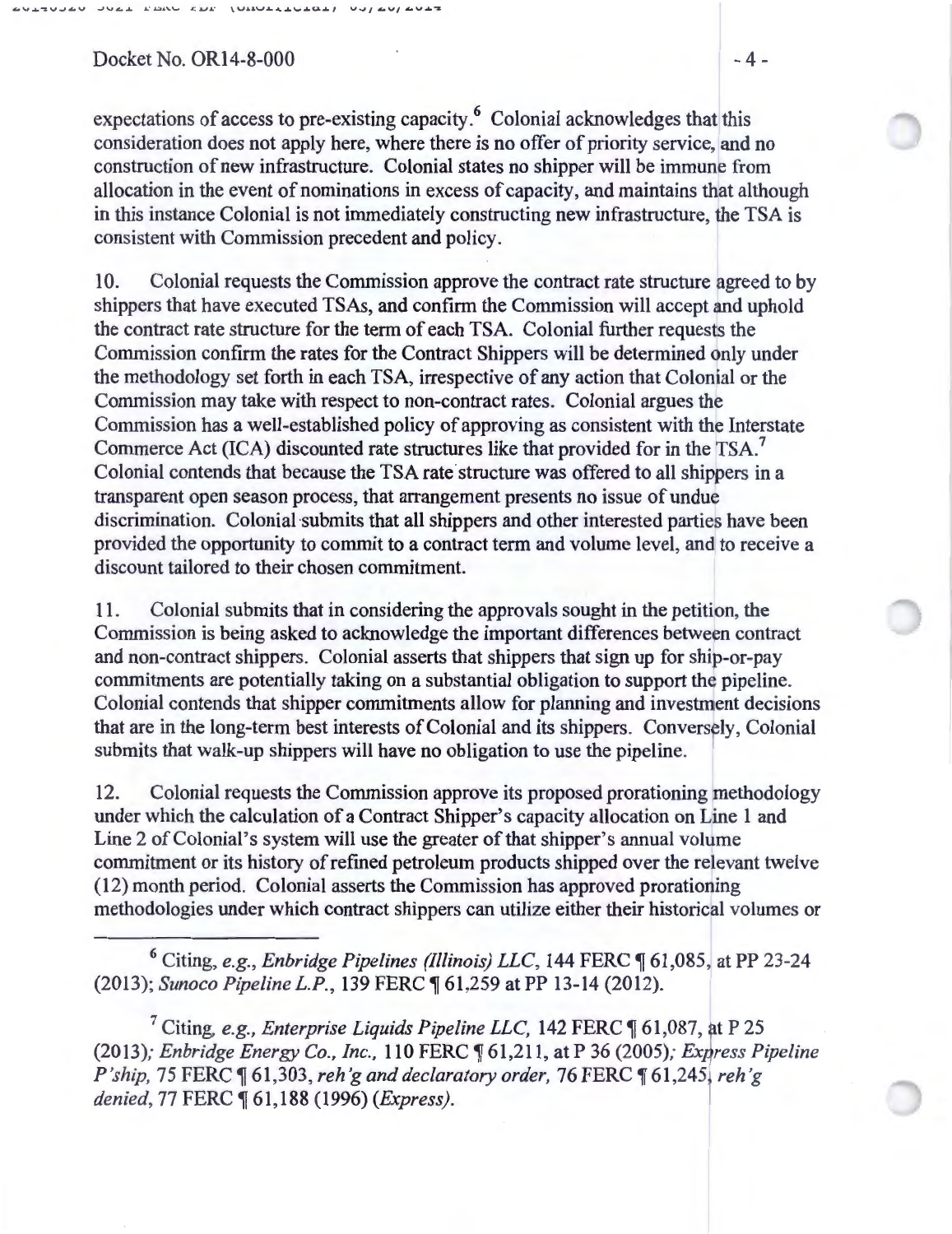### $Dacket No. OR14-8-000$  - 5 -

their volume commitments as a basis for allocated capacity in the event of apportionment. Colonial submits the Commission has recognized that treatment of the initial commitment as a historical baseline is appropriate because it helps protect contract shippers that are making long-term commitments to the pipeline and recognizes the fact that the contracting shippers are obligated to pay for the barrels they have committed to move whether or not they actually tender them to the pipeline for transportation.

13. Colonial requests the Commission approve its proposed provision whereby available excess system capacity will be allocated to Contract Historic Shippers with an annual volume commitment of at least 1,000,000 barrels. Colonial argues the Commission has upheld the provision of specific rights and benefits to Contract Shippers to induce them to enter into long-term volume commitments, so long as those benefits are offered to all interested shippers in an open season.<sup>8</sup>

14. Colonial asserts that the Commission should bear in mind that shippers who signed the TSAs affirmatively concluded they will be better off by joining the contract rate program; those that reached the opposite conclusion were free to decline, and they will continue to be able to move product on Colonial in accordance with the pipeline's Rules Tariff.

# **Public Notice, Interventions and Protests**

15. On November 12, 2013, the Commission issued a notice of Colonial's petition and requested comments by December 6, 2013. Due to issues surrounding whether or not Colonial should publicly file its open season documents, the Commission issued a subsequent notice on December 4, 2013, extending the comment date until December 13, 2013.

16. Several parties who executed TSAs filed letters in support of Colonial's petition. The parties are Sheetz, Inc.; CITGO Petroleum Corporation; Phillips 66 Company; and QT Fuels, Incorporated. They assert that executing the TSAs will allow them to slow the erosion of their shipping histories. They also submit they would like Colonial to expand its capacity and are hopeful that multi-year volume commitments will encourage Colonial to move forward with expansion plans.

<sup>&</sup>lt;sup>8</sup> Citing, *e.g., Enbridge Pipelines (Southern Lights) LLC*, 141 FERC 161,244 (2012); *CenterPoint Energy*, 144 FERC ¶ 61,130, at P 13 (2013).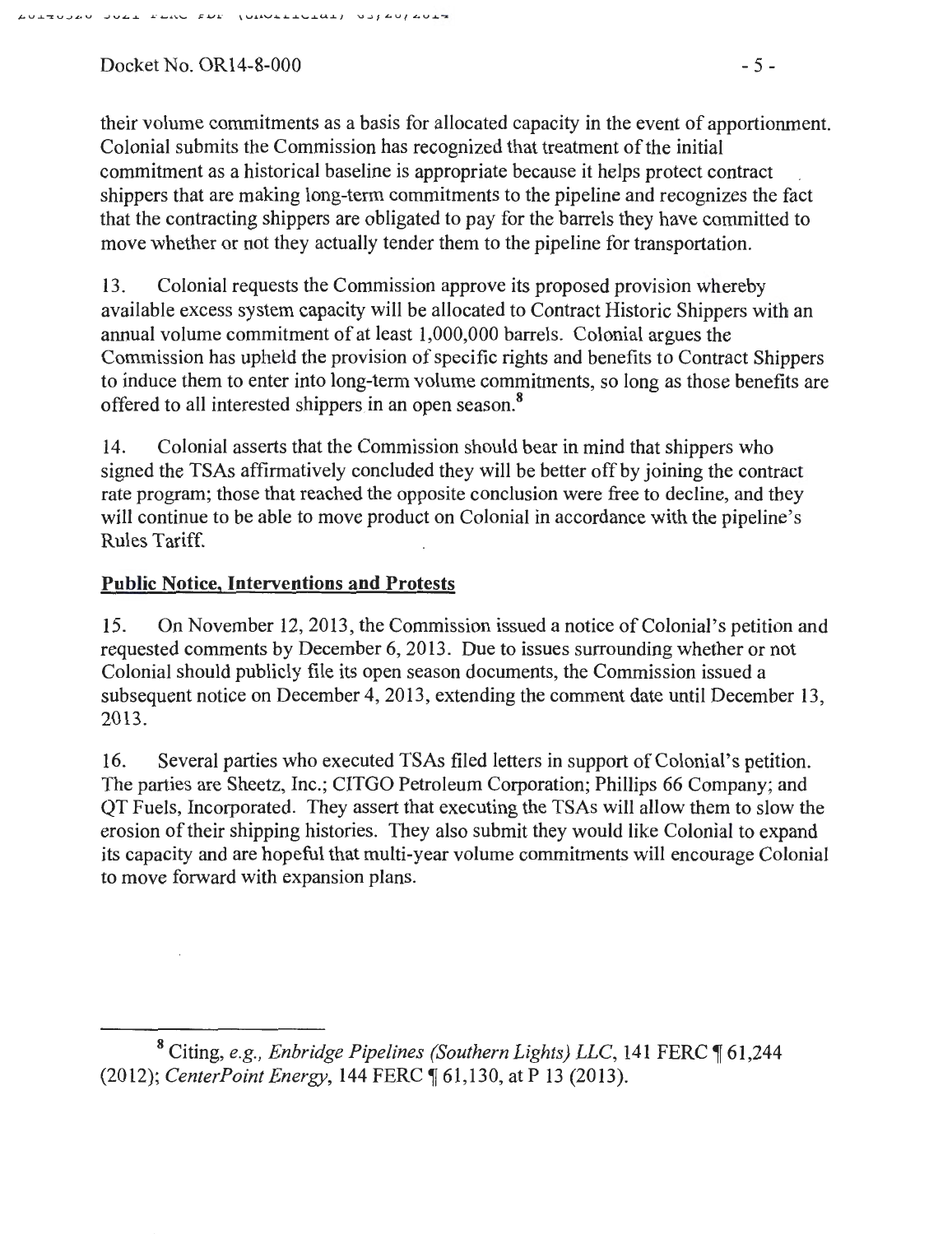#### $Dacket No. OR14-8-000$  - 6 -

EDE (UNULLILLED)

17. The Liquids Shippers Group<sup>9</sup> also filed comments. This Group consists of crude oil and/or natural gas liquids producers and/or marketers in the United States. The Liquids Shippers Group has recently been formed for the purpose of participating in regulatory proceedings before the Commission in order to advance positions that reflect their common interests. None of the Liquids Shippers Group's members is currently a shipper on Colonial, nor did any member of the Liquids Shippers Group sign a confidentiality agreement or participate in the open season at issue in Colonial's petition. The Liquids Shippers Group's purpose in submitting comments in this proceeding is to advance concerns of a more general nature relating to how common carriers are increasingly doing business today.

18. The Liquids Shippers Group states there has been a sharp increase in common carriers' use of the Commission's discretionary declaratory .order process to solicit advance Commission approval of a rate structure and terms and conditions of service generally following an open season for a new pipeline or new capacity created by an expansion. The Liquids Shippers Group believes the Commission should initiate a rulemaking or policymaking proceeding to develop a standardized set of rules or principles governing common carriers' use of open seasons and TSAs to establish the rules under which common carriers should be allowed to provide non-traditional, i.e., contract or committed shipper jurisdictional services, on their pipeline systems. The Liquids Shippers Group asserts the Commission should address (1) whether a common carrier should be required to publicly file the TSA at issue in a petition for a declaratory order; (2) whether it is permissible for a common carrier to require a potential shipper to sign a confidentiality agreement in the open season which hampers that potential shipper's ability to challenge the common carrier's subsequent petition for declaratory order; (3) whether it is permissible for a TSA to contain language which requires the parties to maintain the confidentiality of the terms and conditions unless disclosure is required by operation of law; and (4) what limits should be placed on the scope of a "duty to support" clause in the TSA offered to potential shippers in open seasons.

19. Suncor Energy (U.S.A) Marketing Inc. and Suncor Energy Marketing Inc. (Suncor) state they are shippers of crude oil on various interstate pipelines but do not state they are shippers on Colonial. Suncor filed comments of a general nature similar to those of the Liquids Shippers Group. Suncor asserts that given the flaws in the open season and TSA process as currently implemented by pipelines, the Commission should ensure that pipelines conduct their open seasons so that shippers will have an opportunity to make a commitment to ship on a pipeline without being forced to accept unduly·

<sup>9</sup> For purposes of this filing, the Liquids Shippers Group includes: Anadarko Energy Services Company, Apache Corporation, ConocoPhillips Company, Devon Gas Services, L.P., Encana Marketing (USA) Inc., Marathon Oil Company, Pioneer Natural Resources USA, Inc., and WPX Energy Marketing, LLC.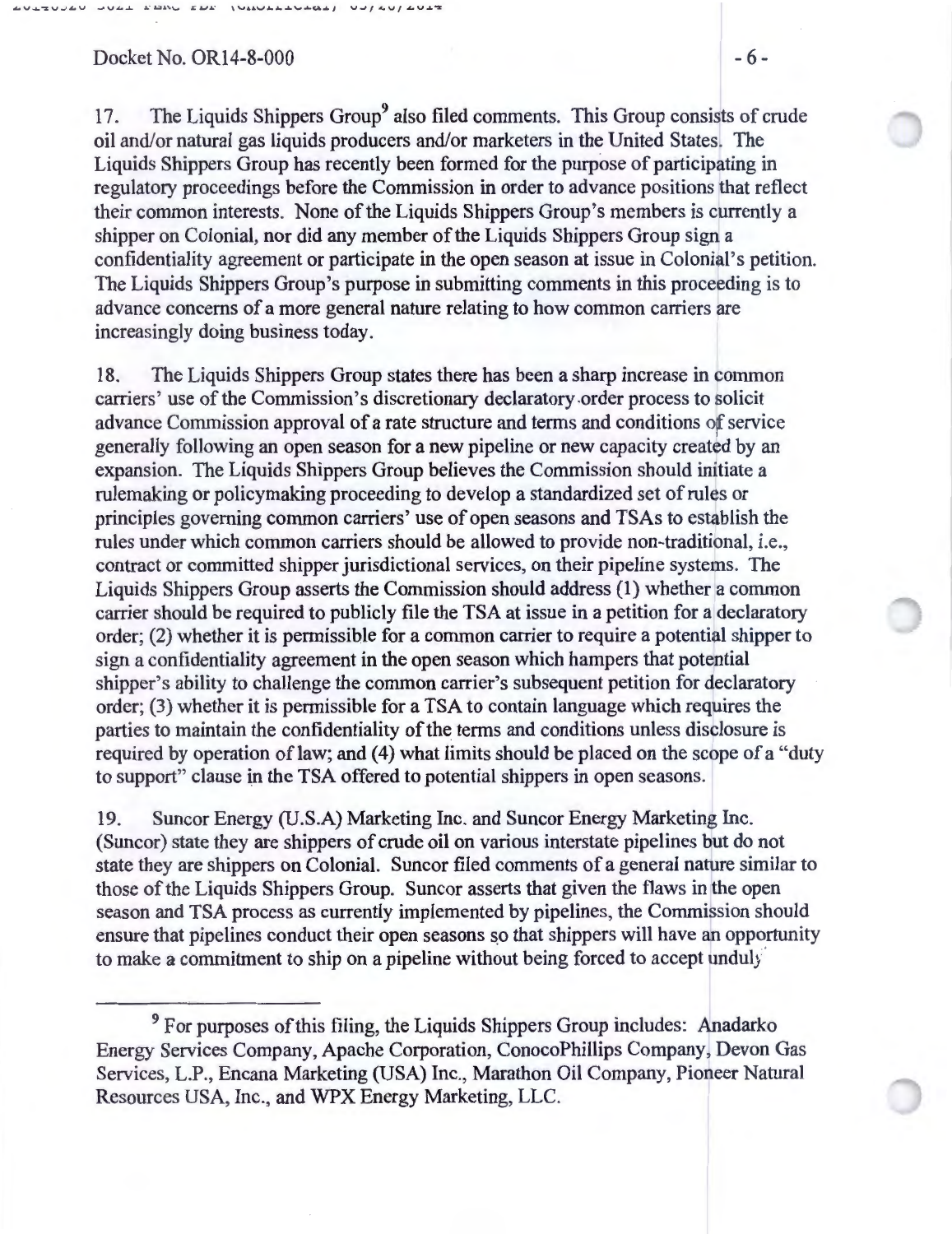#### Docket No. OR14-8-000 - 7 -

prejudicial, unreasonable, and unlawful restrictions on shipper rights under the ICA. Suncor requests the Commission to provide the following clarifications and requirements with respect to the open season and TSA process: (1) a requirement that pipelines seek any requested petitions for declaratory order before the TSAs are executed by shippers; (2) a requirement that a pipeline must make all open season documents and TSAs publicly available as part of a petition for declaratory order seeking Commission approval; (3) a prohibition against any requirement that shippers waive their rights and remedies under the ICA in order to execute a TSA; and (4) a clarification that a shipper can protest or complain against pipeline rates that have been proposed or are in effect, even if a shipper has executed a TSA as to those rates.

20. Colonial's petition was protested by Chevron Products Company; Marathon Petroleum Company LP; and Southwest Airlines Co. and United Airlines, Inc. Since each of these parties has raised similar issues in their protests, they will be referred to as the Protesters and their arguments will be consolidated below. Unlike the Liquids Shipper Group and Suncor, the Protesters are current shippers on Colonial's system.

21. The Protesters assert that Colonial's proposed tariff modifications are unduly prejudicial to shippers that did not execute the *pro forma* TSA because if the petition for declaratory order is granted, Colonial will be allowed not only to use its capacity to perform a higher priority service for Contract Shippers, but will also give the Contract Shippers a lower discounted rate. The Protesters assert that prior to executing the TSA, all those shippers were existing similarly situated shippers and thus Colonial's proposal contravenes section  $3(1)$  of the ICA by now transforming them into two classes to the unreasonable disadvantage of the inferior class. The Protesters explain the ICA generally prohibits private rate (contract) agreements because it requires that the existing rates to all shippers be uniform, and the Commission has only allowed different rates and terms for contract shippers as opposed to other shippers when the contracts supported new infrastructure.

22. Specifically, the Protesters submit when the Commission has approved contracts in petitions for declaratory order, the pipelines' proposals were initial rates associated with proposed new pipelines or pipeline expansions. The Protesters contend that Colonial is not proposing any new capacity or new or expanded facilities even though Colonial's current capacity is in allocation. Moreover, unlike initial rates for new pipelines or expansions, here there is a specific cost and revenue history. The Protesters argue that the Colonial proposal to create a new class of contract shippers with discounted rates and preferential access to existing pipeline capacity is fundamentally at odds with its common carrier obligations under the Section 1(4) of the ICA. The Protesters assert that Colonial's plan would convert what is now a common carrier pipeline into a pipeline primarily dedicated to contract carriage. The Protesters argue that Colonial's proposal is not designed or intended to support any concrete plan for expansion or new construction; it relates only to existing pipeline capacity.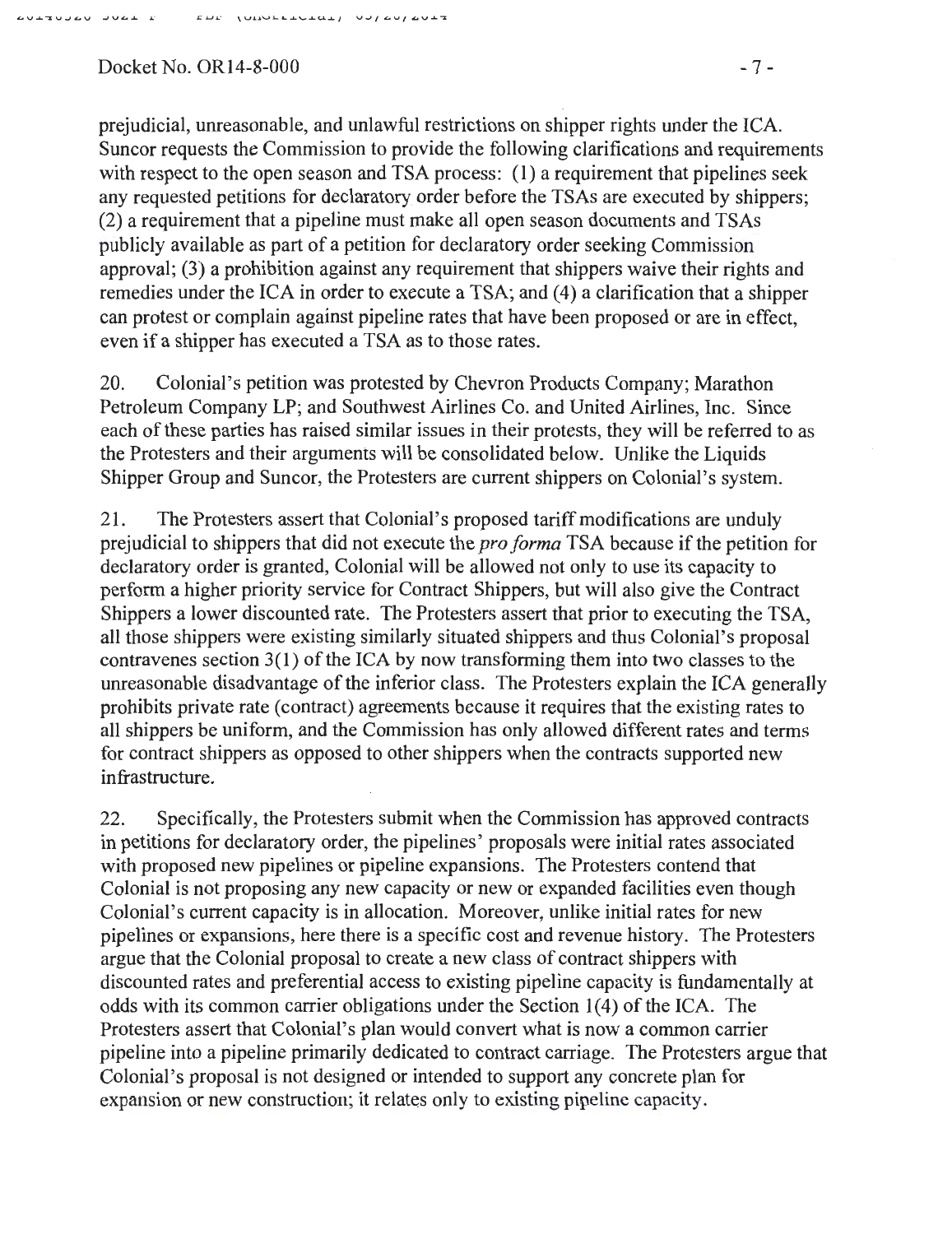#### $Dacket No. OR14-8-000$   $-8-$

now the Innerstates and and thes

23. The Protesters argue that in this proceeding none of the shippers had an opportunity to take advantage of the discounted rates if they wanted to retain their rights under the ICA. The Protesters contend there are no existing differences among the shippers. The Protesters assert that Colonial proposes to construct a difference by crafting two classes of customers where only one exists by requesting authority to create Contract Shippers and treat them differently. The Protesters contend that Colonial has violated the ICA by proposing unduly discriminatory treatment of the rates and capacity entitlements for Contract Shippers. The Protesters assert that the Contract Shippers will receive discounted rates while at the same time they will enjoy access to service at a higher priority than the non-contract shippers. The Protesters submit that paying relatively less for a superior service is patently undue discrimination under the ICA.

24. The Protesters state that section 13 of Colonial's TSA- "Agreement Not To Challenge" - requires the shippers signing the TSA to waive their right to have any of their Colonial rates reviewed by the Commission. The Protesters state that section 13 requires interested shippers not only to (i) waive their ICA statutory rights and ability to challenge Colonial's discount rates, current base rates, and any changes to these rates (including an application for market-based rates) pursuant to the terms and conditions of the TSA, but also to (ii) waive their ICA statutory rights and abilities to challenge Colonial's past tariff rates prior to the effective date of the TSA. The Protesters submit that section 13 therefore violates the ICA and its policy goals and thus the Commission should conclude it is both unlawful and unenforceable and deny Colonial's petition. The Protesters assert that Colonial's TSA should not be approved if written to broadly prohibit shippers from exercising their rights at the Commission. The Protesters argue that Colonial's proposed TSA requires that for shippers to have access to rates below those that have generated in excess of \$350 million in cost-of-service over-recoveries in 2012 alone, shippers must waive their statutory rights to complain against or otherwise challenge past rates as well as those rates referred to and/or changed by the TSA.

25. The Protesters submit that Colonial has presented shippers with a choice: pay Colonial's existing tariff rates that generate substantial over-recoveries, or sign the TSA and waive any right to challenge Colonial's current or TSA rates for the privilege of paying a lower or less excessive rate. The Protesters assert that for a shipper disinclined to litigate, the choice is clear - a discounted rate will always be preferable to an undiscounted rate, especially when the shipper can simply pass such costs on to the public. The Protesters contend, however, this does not mean the discounted rate is reasonable. The Protesters argue that the Commission should direct Colonial to strike the section 13 "Agreement Not To Challenge" provision and redo the open season so that interested shippers can have a fair and reasonable opportunity to sign up for the proposed incentive discount rates without having to unreasonably waive their ICA statutory rights to seek Commission redress where Colonial's rates, terms, and conditions of service violate the ICA.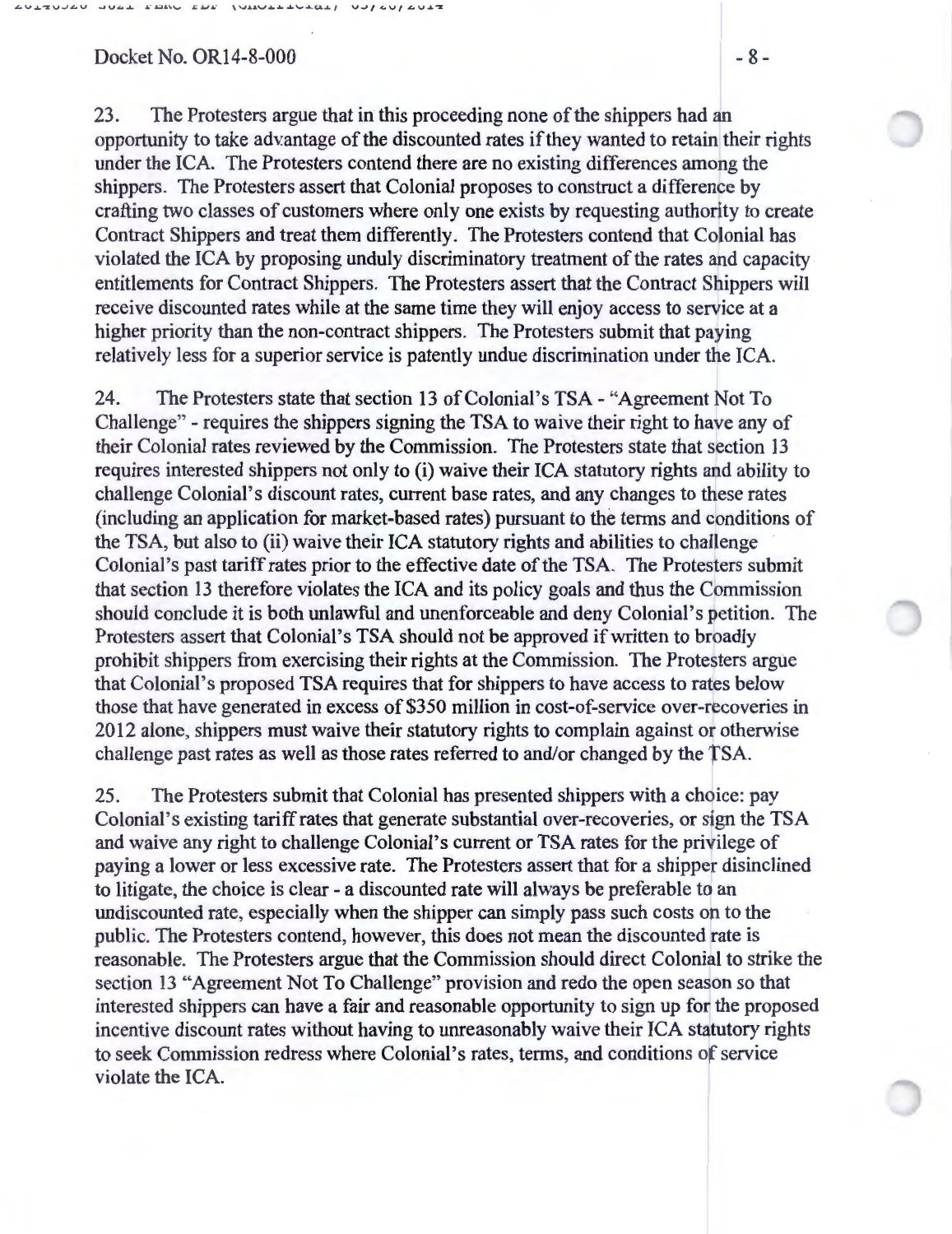# $Docket No. OR14-8-000$  - 9 -

26. The Protesters contend that, while Colonial's suggestion that its plan to create a new class of contract shippers will result in rate certainty for contract shippers, the rates for contract shippers are anything but certain under the Colonial TSA. The Protesters point out that the Colonial TSA makes clear, and the petition acknowledges, that Colonial has reserved the right to adjust its contract rates - apparently at its sole discretion. The Protesters submit that shippers who signed Colonial's TSA are contractually barred from challenging any such adjusted rates before the Commission and therefore will have even less rate certainty than they have now. The Protesters contend that the primary purpose of the Colonial proposal appears to be to encourage and/or coerce shippers to sign a TSA under which they must waive their rights under the ICA to challenge the pipeline's past, current, and future rates. The Protesters submit that while it may not be unreasonable to require contract shippers to be bound to specific rates to which they have agreed for access to *expansion* capacity, it is manifestly unjust and unreasonable to require shippers to be bound to rates for *existing* capacity that can be adjusted at the whim of the pipeline.

27. The Protesters also point out that Colonial's TSA Force Majeure provisions state that in the event a Force Majeure situation causes the pipeline to be completely shut down, Colonial will not be considered to be in breach of the Agreement, and a TSA signatory would be obligated to continue to pay the Deficiency Payment associated with its Minimum Annual Volume Commitment. The Protesters submit that the only exception to this requirement appears to be when Colonial experiences operational problems which fall short of a complete shut-down of the system, and a prorationing or allocation of capacity is put into effect. The Protesters argue that requiring a TSA shipper to continue to pay its full Deficiency Payment when Colonial's pipeline system is completely unavailable due to a Force Majeure or other event is unjust and unreasonable and contrary to existing Commission policy.

28. The Protesters state that section 12 of the TSA provides that in the event Colonial breaches the TSA it cannot be held liable for any damage claims whatsoever, but if a TSA shipper breaches the agreement, the shipper will be held liable for its Deficiency Payments and any other related payments. The Protesters assert that in light of the fact that Colonial has drafted the TSA in order to insulate itself from any liability associated with its breach of the agreement; Colonial has no incentive not to breach the agreement if it suits its interest to do so. Protesters conclude that the liability provision should be rejected or at least modified to protect the interests of the shippers in a balanced way.

# **Discussion**

29. In its petition, Colonial requests the Commission approve contract rates for certain shippers for existing capacity, priority for excess capacity for contract shippers, and a prorationing methodology for contract shippers based on the greater of its historical average or contract commitment. Several shippers support Colonial's petition as a way of slowing the erosion of shipping histories on a pipeline that has been in allocation for two years. Other shippers protest Colonial's petition, asserting that the proposal is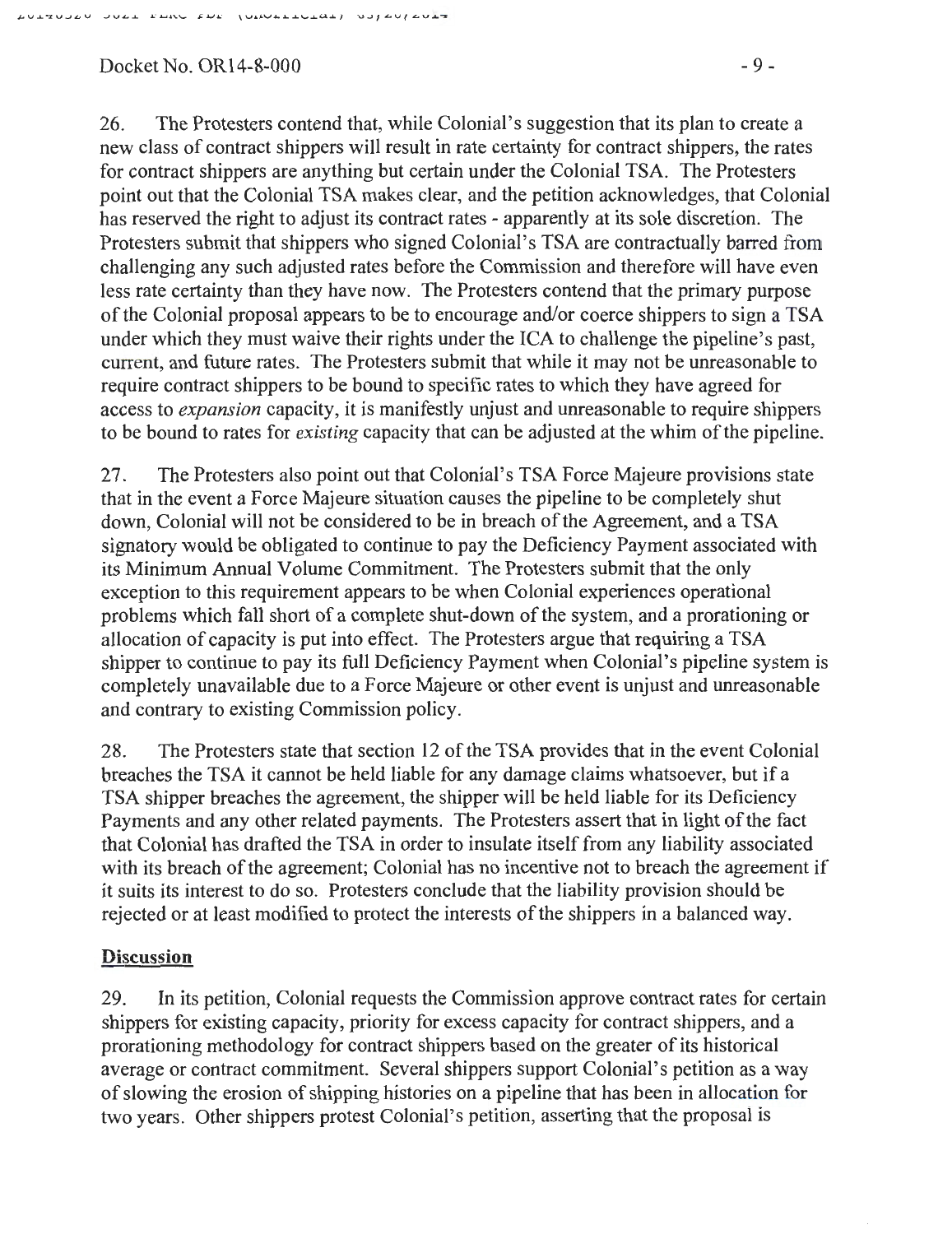FERN EDE

 $1$ UILLLLLLCL

discriminatory and otherwise unlawful under the ICA, Commission precedent and policy. The protesting shippers urge the Commission to deny the declaratory order or to redo the open season with modifications to various aspects of Colonial's TSA. Finally, several parties who are not shippers on Colonial's system request that the Commission examine pipelines' use of open seasons and declaratory orders for non-traditional rate structures and institute a proceeding that would establish standards for their use.

 $UJ/AUI/4U+7$ 

30. At the outset, the Commission will address certain general issues concerning the requests of the Liquids Shippers Group and Suncor that the Commission institute a proceeding to establish standards for open seasons and declaratory orders where nontraditional rate structures are sought. While the Commission will not commence such procedures at this time, the Commission will discuss some broad principles concerning confidentiality provisions during open seasons and duty to support clauses in TSAs.

31. The Commission recognizes a pipeline's need for confidentiality agreements during an open season to protect the pipeline from competitive harm due to the release of potential rates, discounts, contract terms etc. However, those confidentiality agreements should be narrowly tailored and should not prevent potential shippers from bringing to the Commission's attention issues arising from the open season or proposed contract provisions that may conflict with applicable law, precedent or policy.

32. The Commission will also look with disfavor upon duty to support clauses that require too broad a waiver of a shipper's statutory rights to seek redress before the Commission. Whether a duty to support clause is too broad depends on the facts and circumstances of particular case. For example, in *Nexen Marketing U. S.A, Inc. v. Belle Fourche Pipeline Co.,*<sup>10</sup> the Commission found that it was reasonable to require shippers signing a TSA to support the pipeline's efforts to obtain authorization for construction. The Commission found, however, that the duty to support clause was too broad because it prevented shippers who might otherwise support the construction project from bringing to the Commission's attention legitimate issues concerning rates and terms and conditions. While it appears to be reasonable for contract shippers to support the specific rates to which they agreed, requiring those shippers to also waive their statutory rights as to past rates or other rates of the pipeline to which they have not specifically agreed is likely too broad.

33. The threshold issue to be addressed is whether the Commission should grant a declaratory order where the pipeline seeks approval for contract or committed rates for existing capacity. The core of Colonial's petition for declaratory order is the novel request for Commission authorization for contract rates for existing capacity that is fully utilized. If the Commission declines the request for contract rates in this circumstance, where no new capacity or facilities are proposed, the Commission need not address the

<sup>10</sup> 121 FERC ¶ 61,235 at P 52 (2007).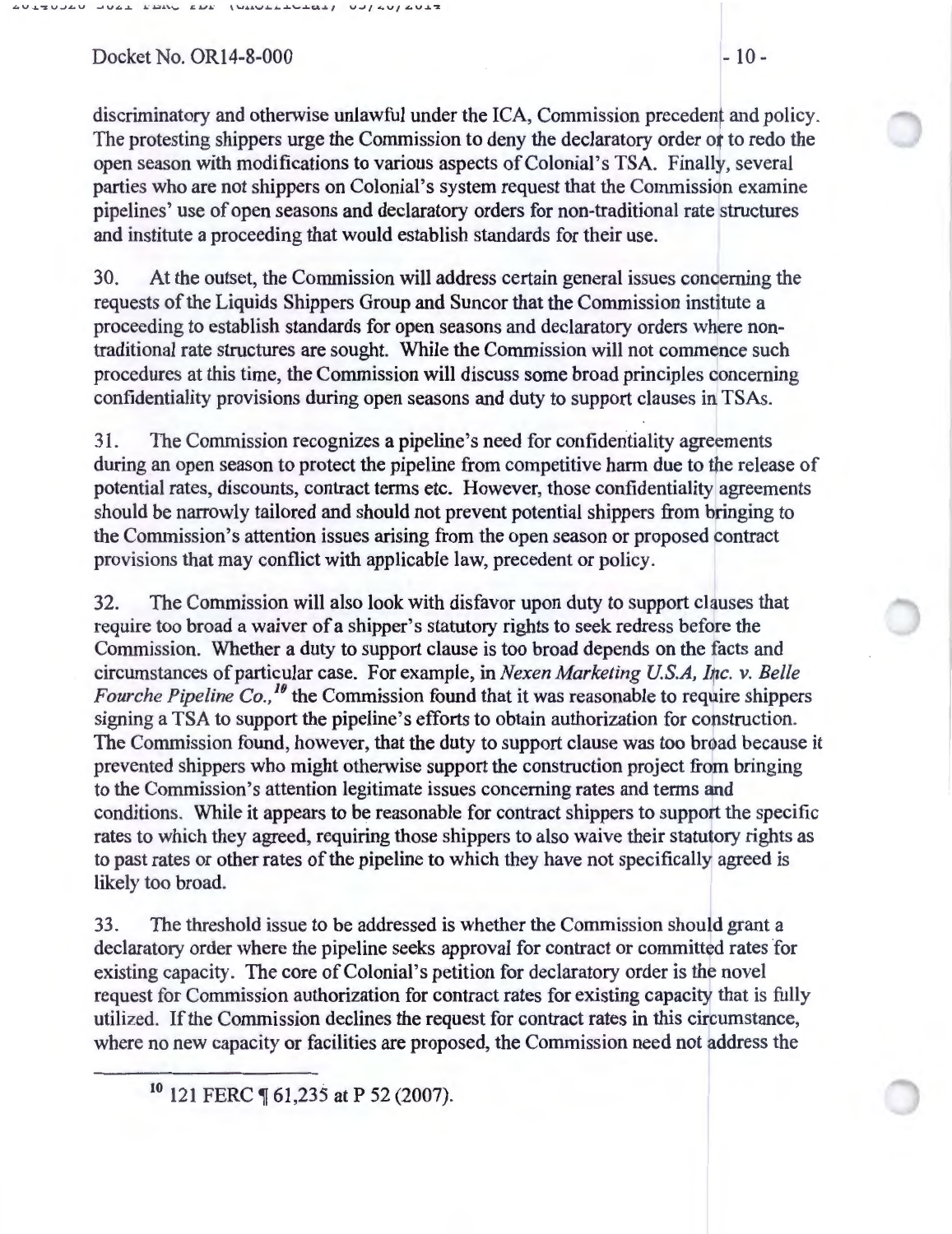Docket No. OR14-8-000 - 11 -

other issues raised by Colonial's petition such as the prorationing methodology, priority rights for excess capacity, waiver of the right to challenge Colonial's rates, or terms related to force majeure, and liability of the carrier. Nor does the Commission need to direct Colonial to redo the open season to eliminate potentially unlawful or discriminatory provisions, if the central notion of reclassifying existing shippers on existing facilities is rejected.

34. The history of the Commission's use of declaratory orders to consider nontraditional rate structures for oil pipelines, such as contract rates, began in *Express Pipeline Partnership (Express)*.<sup>11</sup> In the *Express* proceeding the Commission recognized that under the Administrative Procedure Act whether to issue a declaratory order was within the Commission's discretion.<sup>12</sup> The Commission determined that in certain situations, it was better for the Commission to review ratemaking proposals outside the compressed time schedule of tariff filings requiring action by the Commission within 30 days. 13 In approving committed rates in *Express,* the Commission based its decision on the principles discussed on *Sea-Land Service, Inc. v. Interstate Commerce Commission*   $(Sea-Land)<sup>14</sup>$  where the court held that it was unjustified "to condemn contract rates as inherently discriminatory."<sup>15</sup> However, the fact that contract rates are not inherently discriminatory does not mean they must always be approved or that such rates are appropriate under all circumstances.

35. Beginning with *Express,* and occurring more frequently in recent years, the Commission has issued numerous declaratory orders approving contract or committed rates. The Commission recognizes that due to increased oil production in the U.S. and Canada, changing market dynamics for crude oil and refined products, and the large financial commitments necessary to increase infrastructure, oil pipelines have proposed and the Commission has approved various types of committed or contract rate structures. Unlike the proposal by Colonial to establish contract rates for existing capacity, the Commission's body of precedent has approved contract rates with respect to new pipelines, expansion projects, or, at the very least, reversals or reconfigurations of existing pipelines in order to serve new markets or respond to changing market conditions. In all of the cases approving contract rates, contractual commitments of

<sup>11</sup> 75 FERC ¶ 61,303 (1996), *reh'g and declaratory order*, 76 FERC ¶ 61,245 (1996), *reh 'gdenied,* 77 FERC ~ 61 ,188 (1996).

12 75 FERC at p. 61,967.

 $^{13}$  *Id.* 

14 738 F.2d 1311 (D.C. Cir. 1984).

15 738 F.2d at 1317.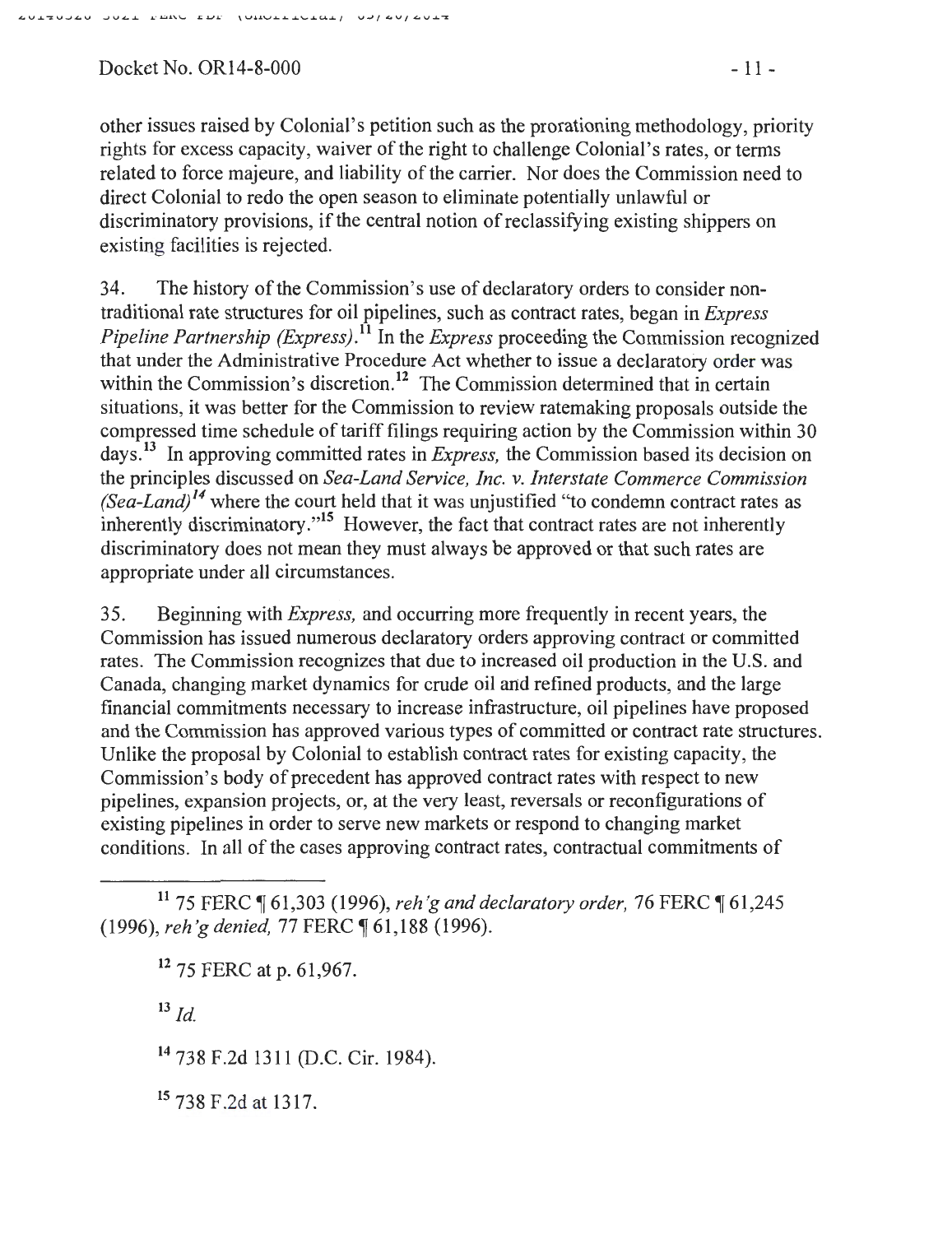$Docket No. OR14-8-000$  - 12-

shippers were necessary to, among other things, determine support for construction of the project, obtain financing, ensure the initial financial viability of the project, or to determine the support in new or growing markets. Even in the case of existing pipelines seeking to reverse or reconfigure their systems, contract rates ensure that a pipeline's investments to serve new markets are necessary in the long term.

36. In this proceeding, although Colonial states that it "is reaching the point where it needs to determine whether to initiate large-scale and expensive expansion efforts,"<sup>16</sup> it nevertheless also states that it "is not immediately constructing new infrastructure."<sup>17</sup> The fact that Colonial has been in allocation for the past two years suggests that shippers value the capacity. In addition, a number of the parties supporting the petition submit that they would like to see Colonial's capacity increase through expansion. The instant petition, however, does nothing to create additional capacity or new infrastructure.

3 7. The Commission finds that Colonial's request to create two classes of shippers, committed and uncommitted, out of one class of shippers who are currently receiving the same service on existing capacity, is unduly discriminatory in these circumstances. In other cases, contract shippers make financial commitments to support the long-term viability of a new project. Such commitment is unnecessary here for a long-standing pipeline such as Colonial that has been in allocation for at least two years. The subject TSA proposal simply would ensure Colonial a legally unassailable revenue stream whether or not committed shippers make any shipments and without any commitment that new capacity will be added to a constrained system; at the same time it would degrade the service of existing shippers that would not (or could not) prudently sign the TSA as against their interests.

38. The Commission finds that approving committed rates for existing capacity as requested by Colonial would essentially legalize such undue discrimination. If Colonial believes that there will be demand for capacity in the long-term, then it should consider expansion and determine the various methods by which such expansion can be financed. On the other hand, if the current allocation on the system is more of a short-term phenomenon that does not require expansion, there is no reason to create financial certainty for Colonial by way of guaranteed contract, while at the same time degrading relative service terms and rates for existing shippers who could not acquiesce to the proffered TSA.

39. Therefore, the Commission denies Colonial's petition for declaratory order, as inconsistent with the Commission's policy of entertaining such proposals essentially in support of new infrastructure to support changing market needs. Accordingly, the

<sup>17</sup>*!d.* at 14.

<sup>16</sup> Colonial's Petition at 4.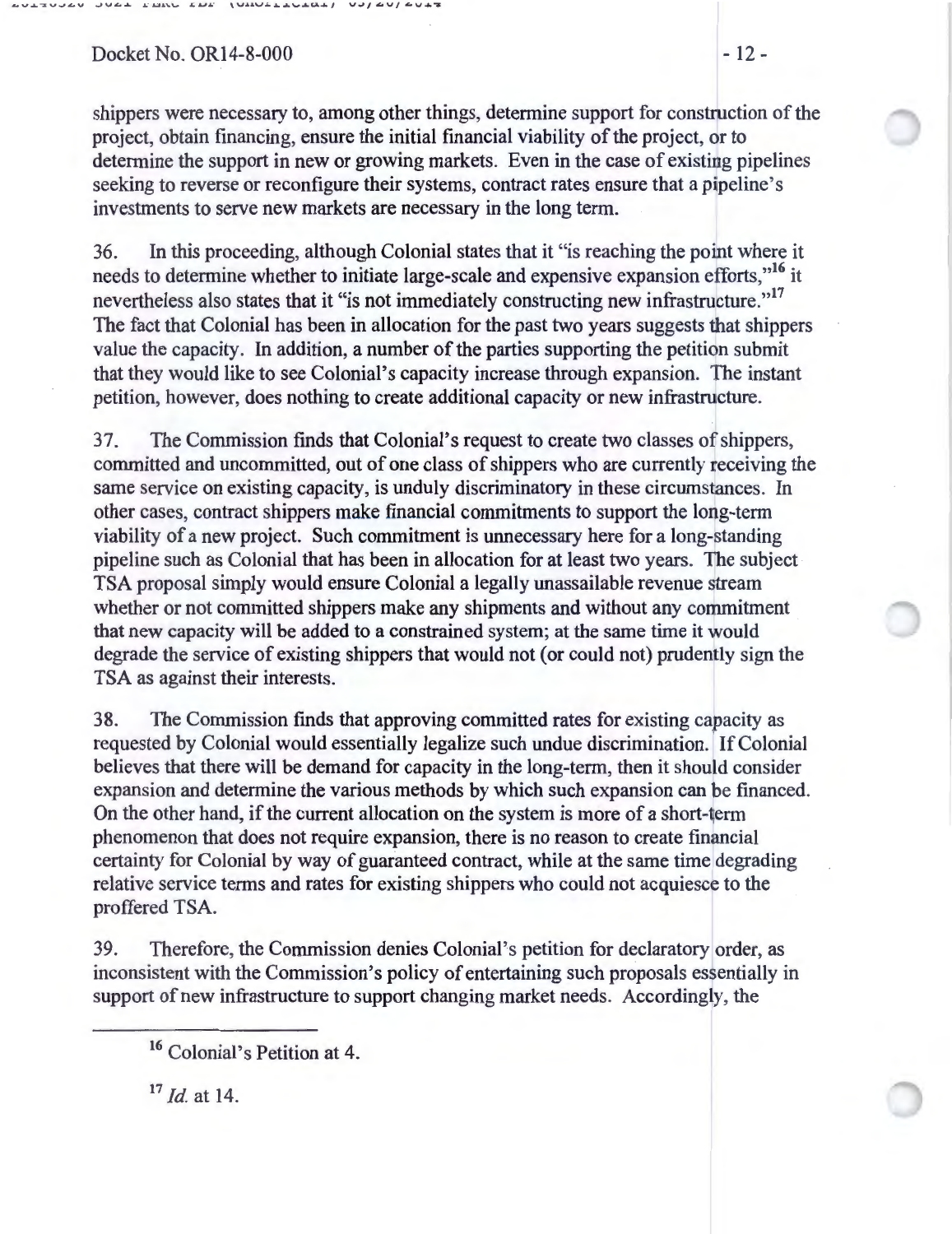Docket No. OR14-8-000 - 13 -

The Commission orders:

Colonial's petition for declaratory order is denied.

By the Commission.

(SEAL)

Kimberly D. Bose, Secretary.